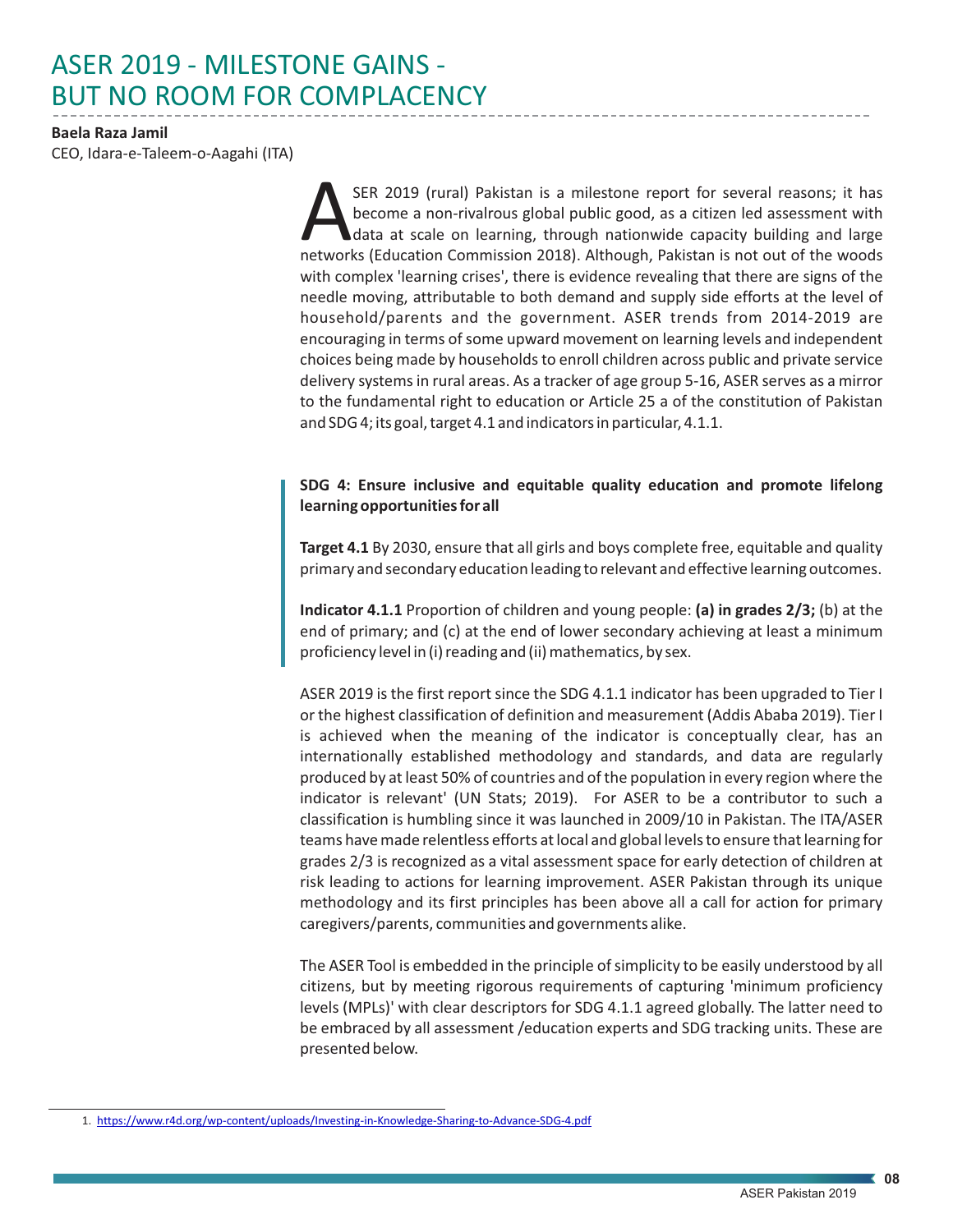## **Descriptors & Minimum Proficiency Level Definitions for grades 2 & 3:**

Grade 2 Students read and comprehend most of written words in an instrument given to them, particularly familiar ones, and extract explicit information from sentences. Grade 3 Students read aloud written words accurately and fluently. They understand the overall meaning of sentences and short texts. Students identify the texts' topic. Grade 2/3: Mathematics Students demonstrate skills in number sense and computation, shape recognition and spatial orientation, with an increase in proficiency between Grades 2 and 3. (UIS/Montoya 2019)

#### **ASER 2019 Trends**

Learning Levels 2014-2019, for grade 5, mapped to lower primary assessment tools (grade 2 level), have registered an improvement of 13% to 17% from 2014 to 2019 respectively. This is no mean overall achievement and must be celebrated. The challenges at sub-national levels deserve an urgent attention (Sindh: 44% children in grade 5 can read story in Urdu/Sindhi)

## **National (rural) Learning Gains Recorded for Grade 5 from 2014 to 2019**

| Urdu/Sindhi/Pashto (story):   | from 46.4% in 2014 to 59.1% in 2019  |
|-------------------------------|--------------------------------------|
| English (sentences)           | from 42.3 % in 2014 to 55.4% in 2019 |
| Arithmetic (2 digit division) | from 40.4% in 2014 to 56.9% in 2019  |

ASER 2019 presents, for the first time, formal reporting on learning with comprehension and numeracy with word problems. The good news is that children who manage learning better also do it deeper – e.g. amongst 59% children of class 5 who could read a story in Urdu/Sindhi/Pashto, more than 85% could answer questions related to the story orally.

## **Little room for complacency**

Whilst we record and must celebrate better learning trends in Pakistan, ASER 2019 illustrates that 41% children in grade 5 cannot read simple story in Urdu/Sindhi/Pashto. More importantly if we look at learning at grade 8 or lower secondary 14% children are still unable to read a grade 2 level story in Urdu/Sindhi/Pashto. This is unacceptable, amplifying the call for action to the fundamental challenge that 'enrolment/schooling does not mean learning'!

ASER publishes and reports data on learning by grade as well that are part of the agreed global mapping for SDG 4.1.1. If we look at the learning levels in 2019 for grades 3, 5 and 8 for the ASER (grade 2 level learning tools), the national rural results are as follows:

| Who can read (Class Wise % of Children) |                |         |       |                  |       |       |  |
|-----------------------------------------|----------------|---------|-------|------------------|-------|-------|--|
| Class                                   | <b>Nothing</b> | Letters | Words | <b>Sentences</b> | Story | Total |  |
| 3                                       | 10.4           | 8.9     | 35.5  | 27.0             | 18.3  | 100   |  |
| 5                                       | 9.4            | 3.4     | 9.3   | 18.8             | 59.1  | 100   |  |
| 8                                       | 3.1            | 1.3     | 2.8   | 6.6              | 86.2  | 100   |  |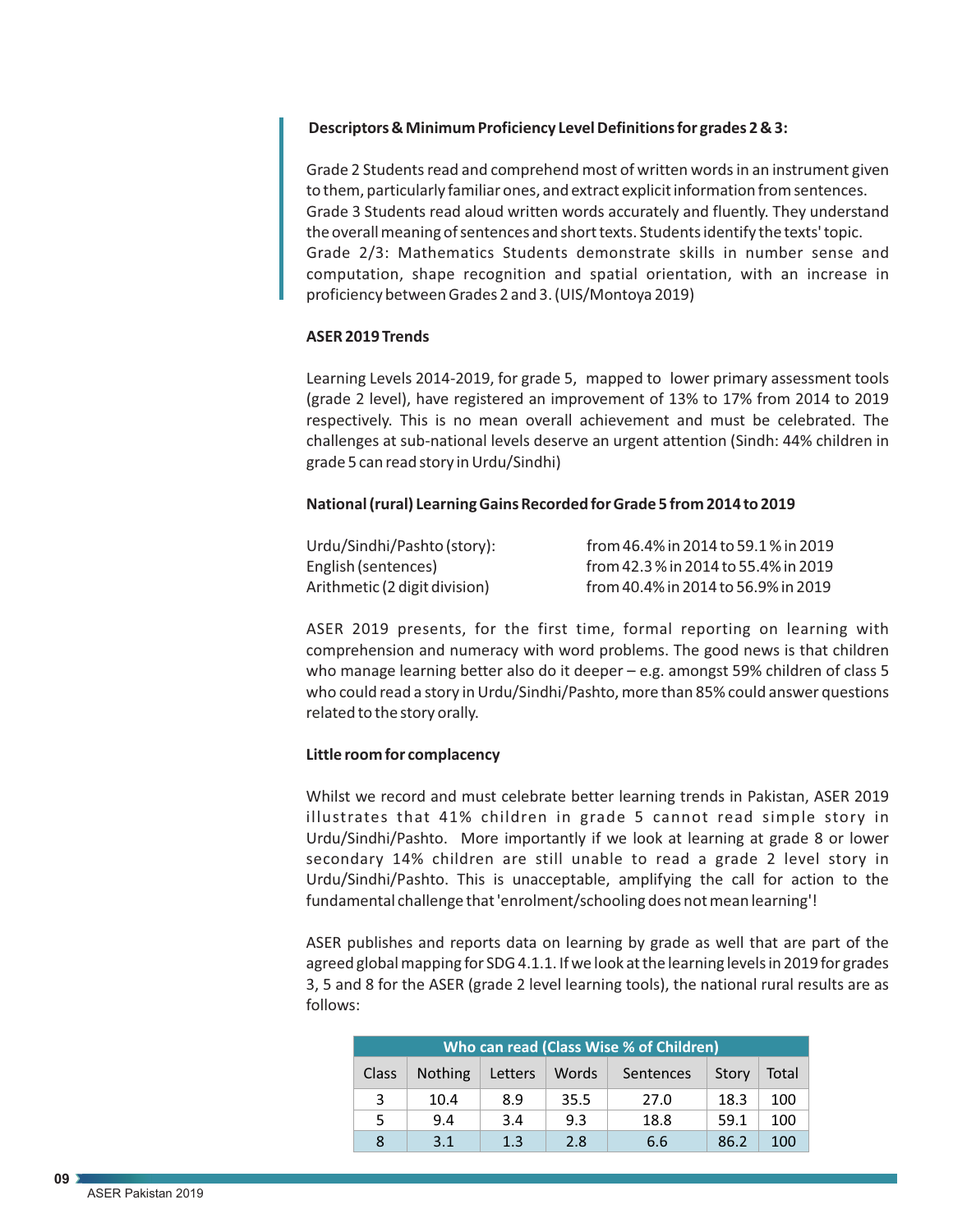Pakistan has made notable gains but the fact that 14% in grade 8 and 41% in grade 5 and 82% in grade 3 cannot read a story with comprehension in Urdu/Sindhi/Pashto is a major crisis. The learning crisis in these grades indicates a foundational learning gap for early years in the country education system (ECE and Grades 1 and 2)! It is time to give attention to the basics in literacy and numeracy at the right time, where children learn as much through social-emotional and cognitive nurturing reading to building of executive functions.

These trends resonate well and have been leveraged for the recent global term of "Learning Poverty" coined by the World Bank (2019) following on the heals of Human Capital Index (2018) as an attention getter to the ambition of learning targets to be achieved by 2030(SDG 4.1.1). For the ASER Pakistan team as well as all teams of the global South participating in citizen led assessments (Latin America, Africa and South Asia), the data has been well leveraged to produce the metric for 'Learning Poverty' by tracking learning for ALL 10 year olds in low and middle income countries who cannot read and understand a simple text, whether they are in school or out of school. Jamie Saavedra has raised a call for urgent attention to this "Silent Crisis" where governments have to urgently shift their focus, treating learning not as a consumption but an investment (2020).

### **Gender Gaps –Learning**

Gender gap in learning continues: boys outperform girls (age 5-16 overall) in literacy and numeracy skills.

- $\bullet$  46% of boys and 38% of girls could read at least sentences in Urdu/Sindhi/Pashto.
- \* 48% boys could read at least English words while 39% of girls can do the same.
- Similarly, 43% of boys were able to do at least subtraction whereas only 36% girls could do it.

#### Shifting Enrolment from Private to Public:

Enrolment choices at public and private facilities as recorded by ASER (rural) from 2014-2019, presents a clear shift in households opting for public sector schools; enrolment has increased from 70% in 2014 to 77% in 2019 with a commensurate decrease from 30% to 23% in private sector share! This trend speaks volumes for persistent government efforts over the past few years to improve public sector facilities, ensuring teachers' presence and merit based recruitments; this focus must remain front and center to the education enterprise in Pakistan.

#### **Teacher Attendance Trends 2014-2019**

Another nationwide effort by the public sector since the past 10 years has been of technology driven solutions for improved governance, through not just regular monitoring by third party school monitoring education assistants but also through

<sup>2.</sup> Jaime Saavedra (9th January 2020) "Why Focus on Learning" World Bank Blog Education for Global Development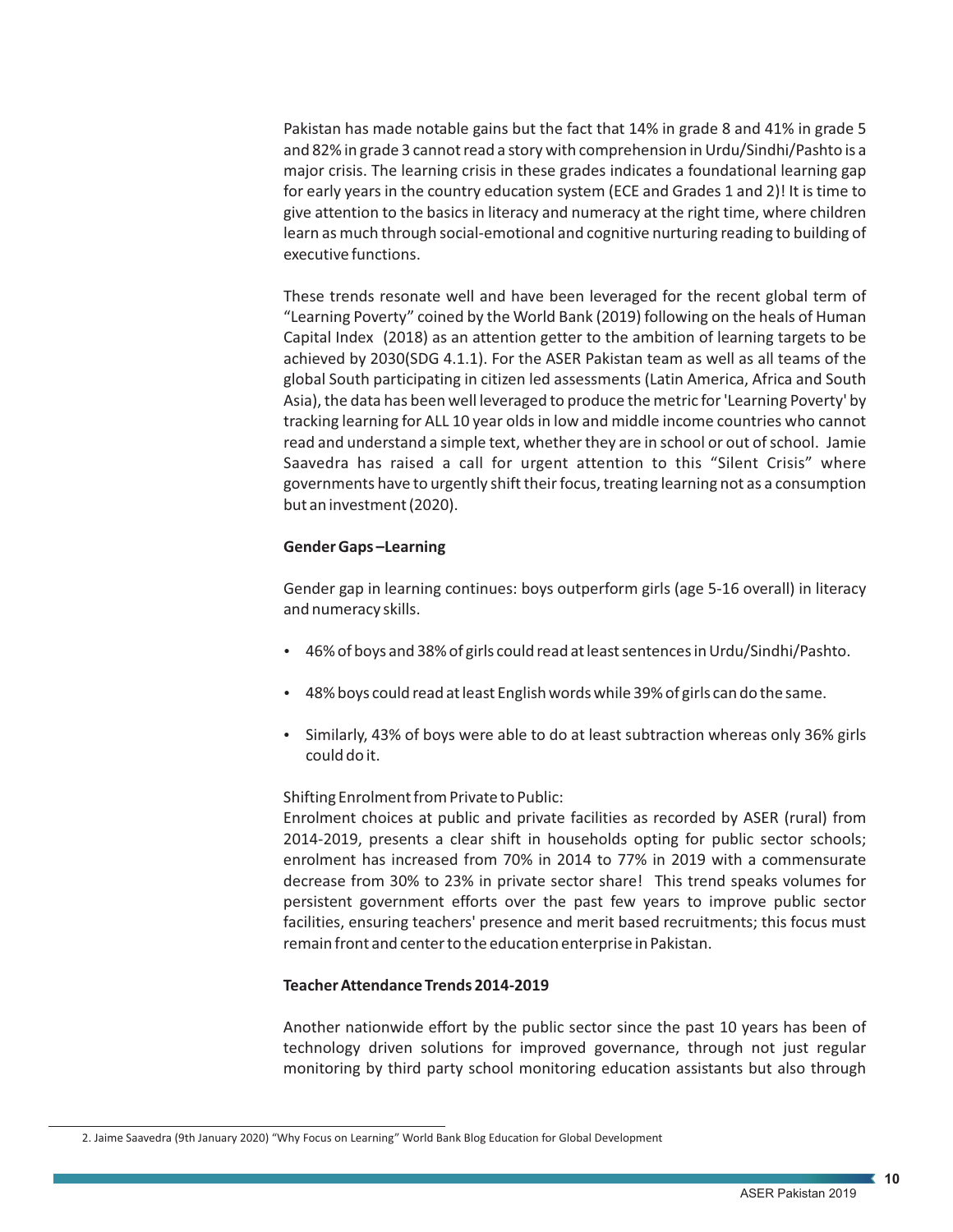biometrics to ensure online capturing of who is in school and who is not! (teachers and support staff!). Technology driven and artificial intelligence driven initiatives neutralize human interpretations on accountability and transparency. The results have been encouraging sustained over the past three years with teachers presence in public sector schools overall at 89% and 89% at primary level compared to 89% overall and 89% at primary level in private schools. The closing of public private gap has been significant in teachers' presence across service providers, but must improve further.

#### **Mothers with Primary Education (2014-2019) a rich untapped resource**

Each time ASER field teams knock on the doors of random households in villages the enthusiasm of mothers and grandmothers has been refreshing as they are very interested in learning of the next generations, even if they themselves are not so literate! **They are the first port of call in ASER's citizen led household based one on one assessment methodology.** Mothers are always hovering over their children as the child friendly assessment is underway, anxious, but also reassured that someone is concerned about their children's learning. Since 2014 mothers with primary education has improved from 24% to 35% in 2019! This is a positive trend as mothers are the source of sustained demand for more and better schooling with quality learning for their children, both girls and boys.

ASER 2019 responded to the call by transgenders to ensure they are counted on learning: reaching 329, of which 80% were able to read story in Urdu/Sindhi/Pashto.

#### **Health and Functioning**

ASER 2019 probed deeper for disability cognizance by head teachers/teachers in schools and tracking disability. ASER 2019, as part of the school level survey, included a "Health and Disability" section under which the head teachers/teachers were asked a variety of questions pertaining to Children with Disabilities and Facilities for Children with Disabilities in their respective schools.

At the national level, 22.2% of the surveyed government schools were reported to be having children with disabilities while 16.6% of the private schools reported the same. in terms of gender, more boys (0.2% of total enrolled boys in government schools and 0.3% of total enrolled boys in private schools) were reported to be suffering from a disability when compared with girls (0.1% of total enrolled girls in government schools and 0.1% of total enrolled girls in private schools).

With regards to the types of disability as a percentage of schools with children with disabilities, the highest reported type was Physical (41.4%) followed by Behavioral (12.1%) and Multiple (11.8%).

Moreover, 2.1% of surveyed government schools and 2% of surveyed private schools had ramps regardless of whether these schools had any child with a disability enrolled in them. Similarly, 3.9% of surveyed government schools and 7% of surveyed private schools had disability-friendly toilets.

**11**